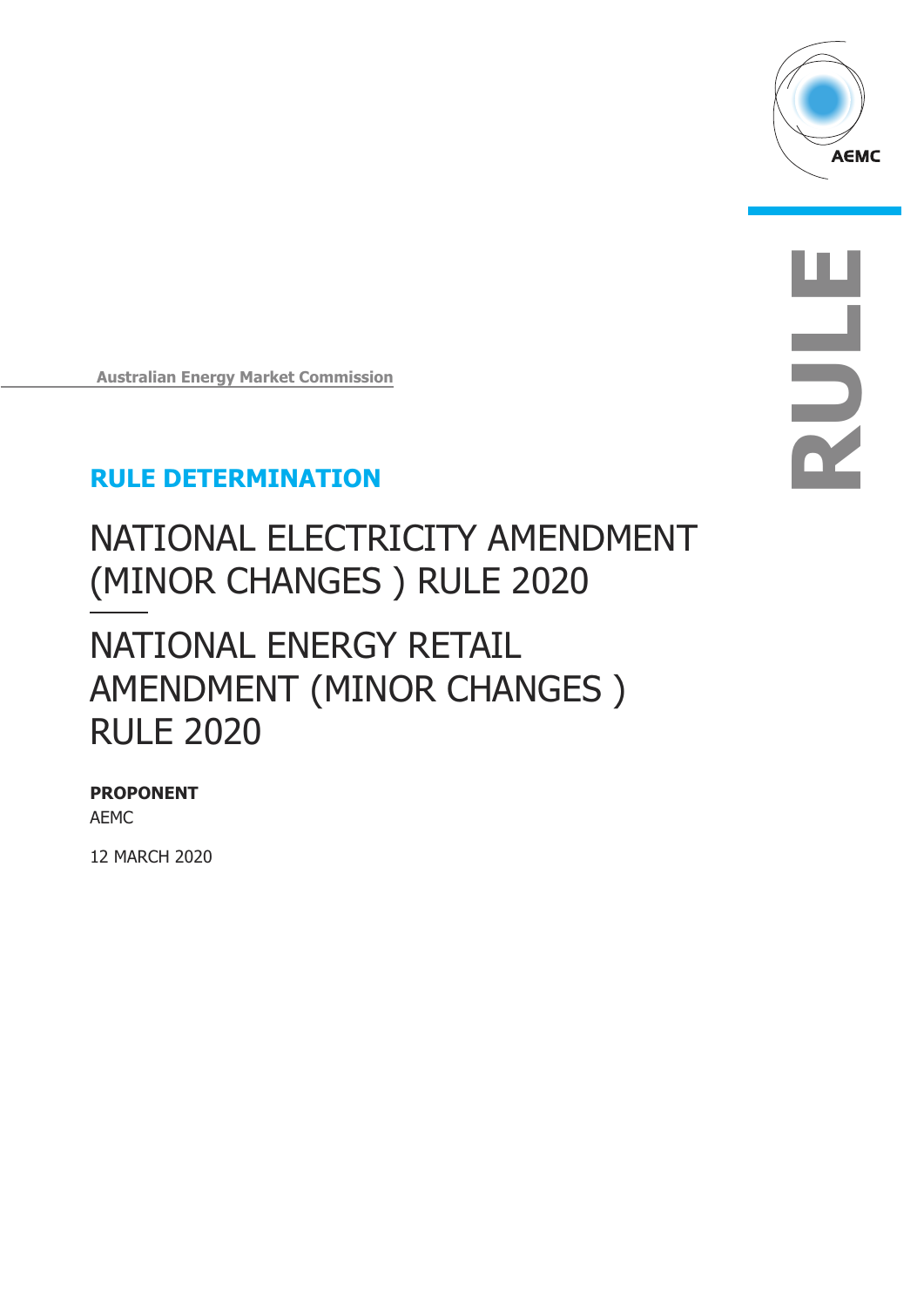#### INQUIRIES

Australian Energy Market Commission PO Box A2449 Sydney South NSW 1235

E aemc@aemc.gov.au T (02) 8296 7800 F (02) 8296 7899

Reference: ERC0288

#### **CITATION**

AEMC, Minor changes , Rule determination, 12 March 2020

#### ABOUT THE AEMC

The AEMC reports to the Council of Australian Governments (COAG) through the COAG Energy Council. We have two functions. We make and amend the national electricity, gas and energy retail rules and conduct independent reviews for the COAG Energy Council.

This work is copyright. The Copyright Act 1968 permits fair dealing for study, research, news reporting, criticism and review. Selected passages, tables or diagrams may be reproduced for such purposes provided acknowledgement of the source is included.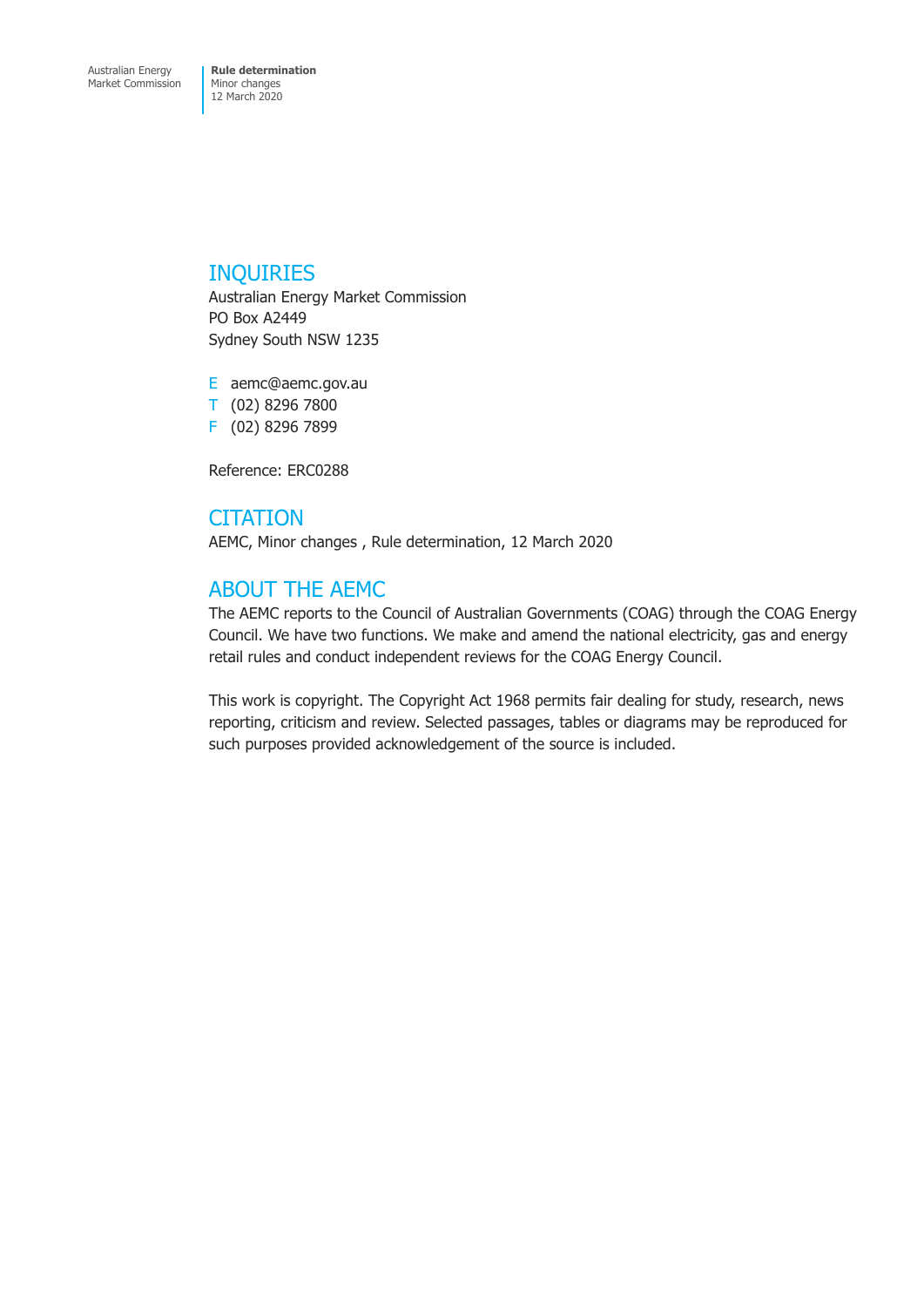## **SUMMARY**

| 1 | The Commission has determined:                                                                                                                                                                                                                                                                                                                                                                         |  |  |  |
|---|--------------------------------------------------------------------------------------------------------------------------------------------------------------------------------------------------------------------------------------------------------------------------------------------------------------------------------------------------------------------------------------------------------|--|--|--|
|   | under sections 102 and 103 of the National Electricity Law (NEL), to make the National<br>۰<br>Electricity Amendment (Minor Changes) Rule 2020 No. 3 ("electricity Rule")                                                                                                                                                                                                                              |  |  |  |
|   | under sections 259 and 261 of the National Energy Retail Law (NERL), to make the<br>۰<br>National Energy Retail Amendment (Minor Changes) Rule 2020 No. 2 ("retail Rule").                                                                                                                                                                                                                             |  |  |  |
| 2 | The electricity Rule and the retail Rule (together, the "final rules") correct minor errors and<br>make non-material changes in the NER and NERR (together, the "Rules"), including to clarify<br>drafting in amendments to the NER made by the National Electricity Amendment (Register of<br>distributed energy resources) Rule 2018 No. 9 ("Register of distributed energy resources<br>rule"). $1$ |  |  |  |
| 3 | The final rules were proposed by the Commission and aim to promote clarity of meaning and<br>remove identified errors in the Rules.                                                                                                                                                                                                                                                                    |  |  |  |
| 4 | The Commission considers that:                                                                                                                                                                                                                                                                                                                                                                         |  |  |  |
|   | the electricity Rule will or is likely to contribute to the achievement of the National<br>$\bullet$<br>Electricity Objective (NEO) and therefore satisfies the rule making test under s. 88 of the<br><b>NEL</b>                                                                                                                                                                                      |  |  |  |
|   | the retail Rule will or is likely to contribute to the achievement of the National Energy<br>$\bullet$<br>Retail Objective (NERO) and therefore satisfies the rule making test under s. 236(1) of<br>the NERL                                                                                                                                                                                          |  |  |  |
|   | the retail Rule is compatible with the development and application of consumer<br>$\bullet$<br>protections for small customers and therefore satisfies the rule making test under s.<br>236(2)(b) of the NERL.                                                                                                                                                                                         |  |  |  |
| 5 | The retail Rule and schedule 1 of the electricity Rule will commence on 19 March 2020.                                                                                                                                                                                                                                                                                                                 |  |  |  |
| 6 | Schedule 2 of the electricity Rule will commence on 6 February 2022, immediately after the<br>commencement of schedules 3 to 5 of the National Electricity Amendment (Five minute<br>settlement and global settlement implementation amendments) Rule 2019 No. 7. <sup>2</sup>                                                                                                                         |  |  |  |
|   |                                                                                                                                                                                                                                                                                                                                                                                                        |  |  |  |

<sup>1</sup> AEMC, National Electricity Amendment (Register of distributed energy resources) Rule 2018 No. 9, available at: https://www.aemc.gov.au/rule-changes/register-of-distributed-energy-resources.

<sup>2</sup> AEMC, National Electricity Amendment (Five minute settlement and global settlement implementation amendments) Rule 2019 No. 7, available at: https://www.aemc.gov.au/rule-changes/five-minute-settlement-and-global-settlementimplementationamendments.

i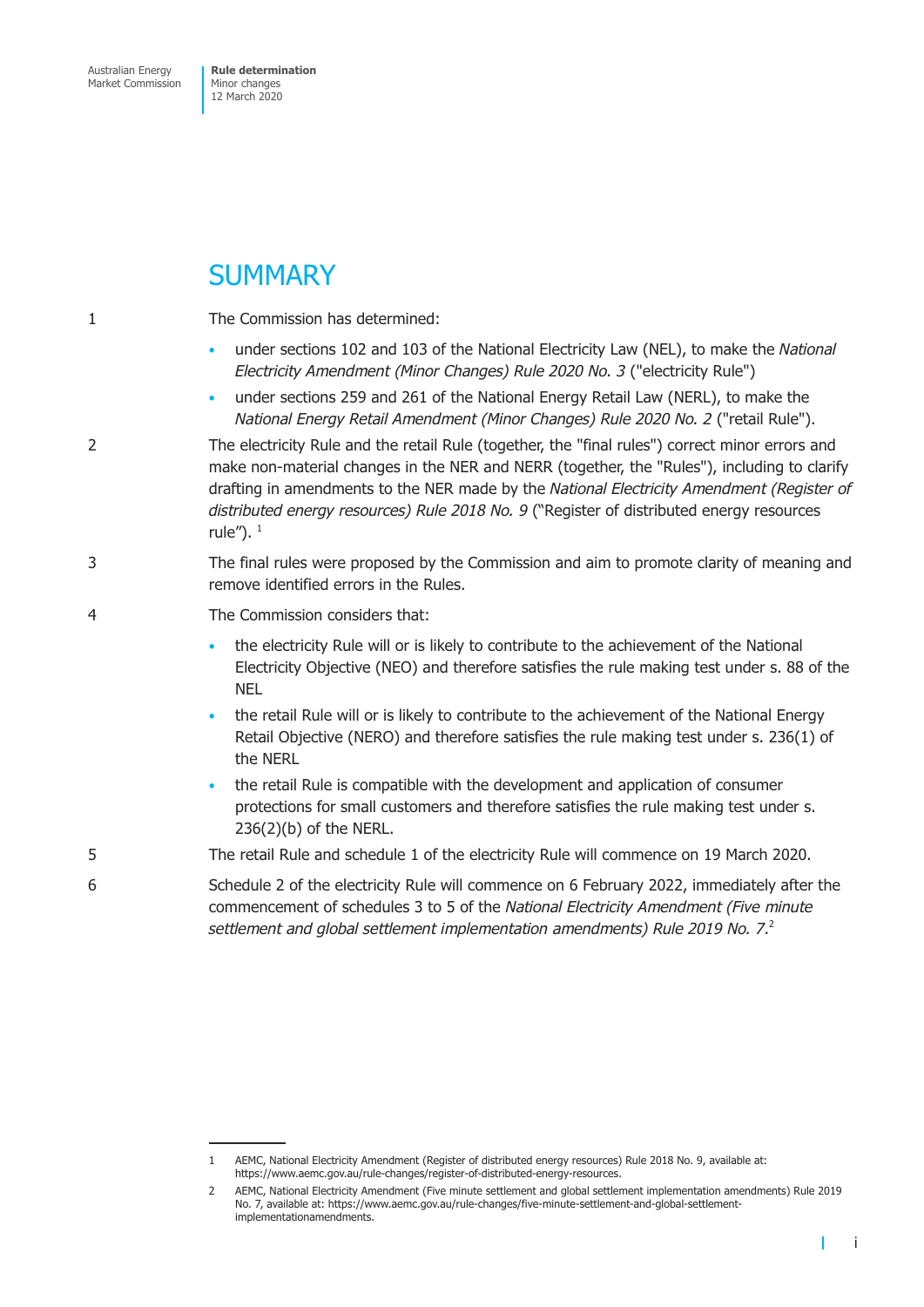Market Commission

## **CONTENTS**

| $\mathbf{1}$<br>1.1<br>1.2 | The AEMC's rule change proposal<br>The proposed Rules and commencement of rule making process<br>Rationale for the rule change proposal | 1<br>1<br>1                      |
|----------------------------|-----------------------------------------------------------------------------------------------------------------------------------------|----------------------------------|
| 1.3<br>1.4                 | Solution proposed in the rule change proposal<br>Final rule determination - summary                                                     | $\mathbf{1}$<br>3                |
| $\overline{2}$             | Final rule determination - electricity                                                                                                  | 4                                |
| 2.1<br>2.2                 | The Commission's final rule determination<br>Rule making test                                                                           | $\overline{4}$<br>$\overline{4}$ |
| 2.3                        | Summary of reasons                                                                                                                      | 5                                |
| 3                          | Final rule determination - retail                                                                                                       | 7                                |
| 3.1                        | The Commission's final rule determination                                                                                               | 7                                |
| 3.2<br>3.3                 | Rule making test<br>Summary of reasons                                                                                                  | 7<br>8                           |
| <b>Abbreviations</b>       |                                                                                                                                         | 9                                |
|                            | <b>APPENDICES</b>                                                                                                                       |                                  |
| A                          | Legal requirements under the NEL and NERL                                                                                               | 10                               |
| A.1                        | Final rule determination                                                                                                                | 10                               |
| A.2<br>A.3                 | Power to make the rule<br>Commission's considerations                                                                                   | 10<br>10                         |
| A.4                        | Civil penalties                                                                                                                         | 11                               |
| A.5                        | Conduct provisions                                                                                                                      | 11                               |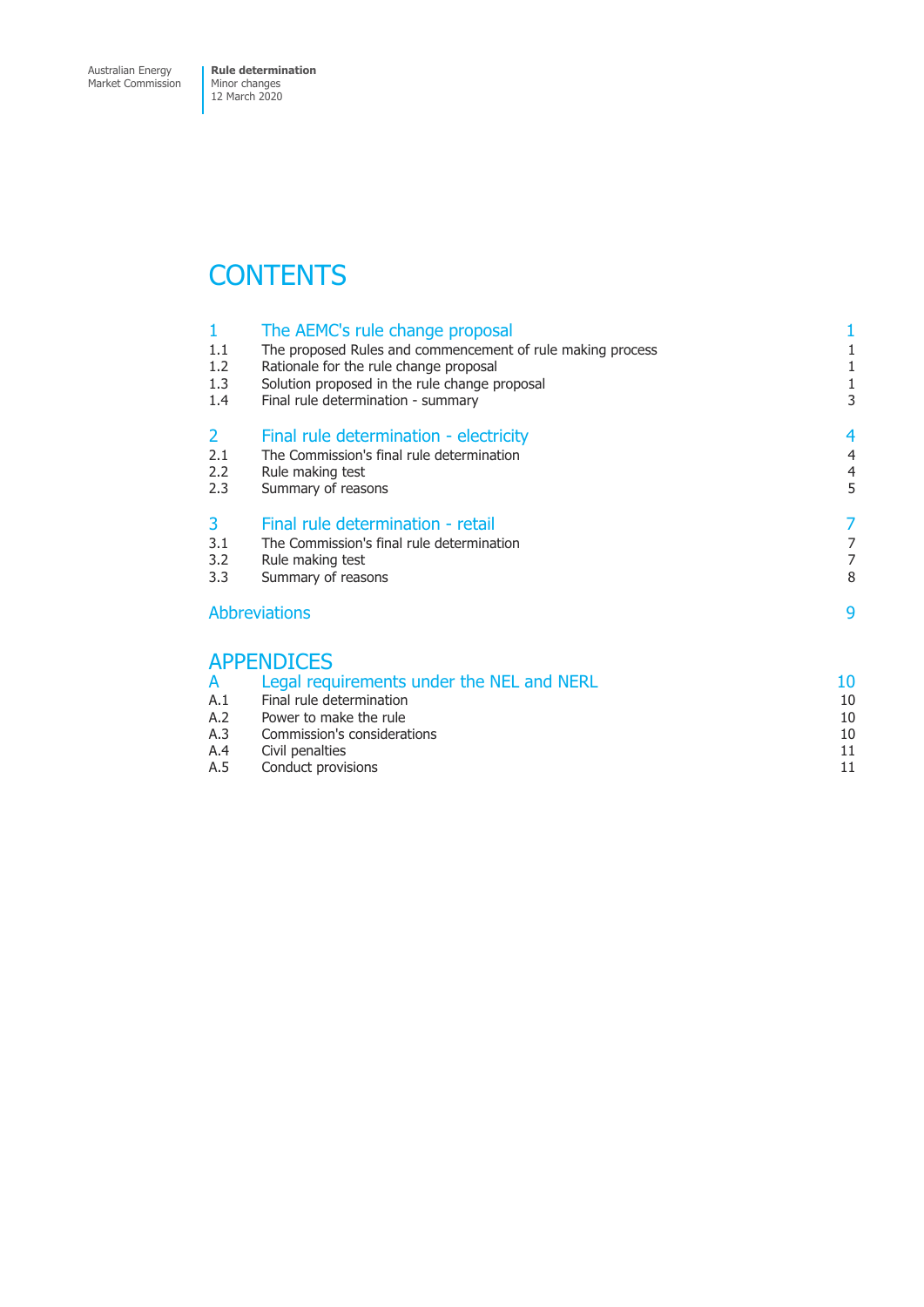# <span id="page-4-0"></span>1 THE AEMC'S RULE CHANGE PROPOSAL

#### 1.1 The proposed Rules and commencement of rule making process

The Commission has power to make a rule without a request if it considers that the rule corrects a minor error in the Rules or makes a non-material change to the Rules.<sup>3</sup>

On 16 January 2020, the Commission initiated:

- the proposed electricity Rule under sections 95 and  $96(1)(a)$  of the NEL
- the proposed retail Rule under sections 251 and 252(1)(a) of the NERL.

The Commission initiated the proposed rules under the expedited process in s. 96(1)(a) of the NEL and s. 252(1)(a) of the NERL respectively as it considered the proposed rules were unlikely to have a significant effect on the National Electricity Market (NEM) or on the market for energy or the regulation of customer connection services. The Commission therefore considered that the proposed rules fell within the definition of a non-controversial rule under s. 87 of the NEL and s. 235 of the NERL (as applicable).

The Commission did not receive any requests not to expedite the rule making process. Accordingly, the rule change proposal was considered under an expedited process.

The Commission invited submissions on the Rule change proposal by 13 February 2020. The Commission received no submissions on the Rule change proposal.

#### 1.2 Rationale for the rule change proposal

As part of the Commission's rule making functions conferred on it under legislation, the Commission reviews, amends and maintains the Rules in accordance with the NEL and the NERL. The purpose of this function, among other things, is to improve and enhance the quality of the Rules.

The Rule change proposal was prompted by the identification of various minor errors and non-material changes that should be corrected or made to improve the quality and clarity of the Rules.

#### 1.3 Solution proposed in the rule change proposal

The proposed rules (as now made as final) sought to:

- 1. correct minor errors and make non-material changes in the NER, including as set out in section 1.3.1 and 1.3.2 below
- 2. correct minor errors and make non-material changes in the NERR, including for example to correct spacing errors in clause numbering in rules 16(2) and 33(4), which have existed since version one of the NERR was introduced in June 2012 by the South Australian Minister under s. 238 of the *National Energy Retail Law (South Australia) Act 2011*.

т

<sup>3</sup> Section 91(2) of the NEL and section 243(2) of the NERL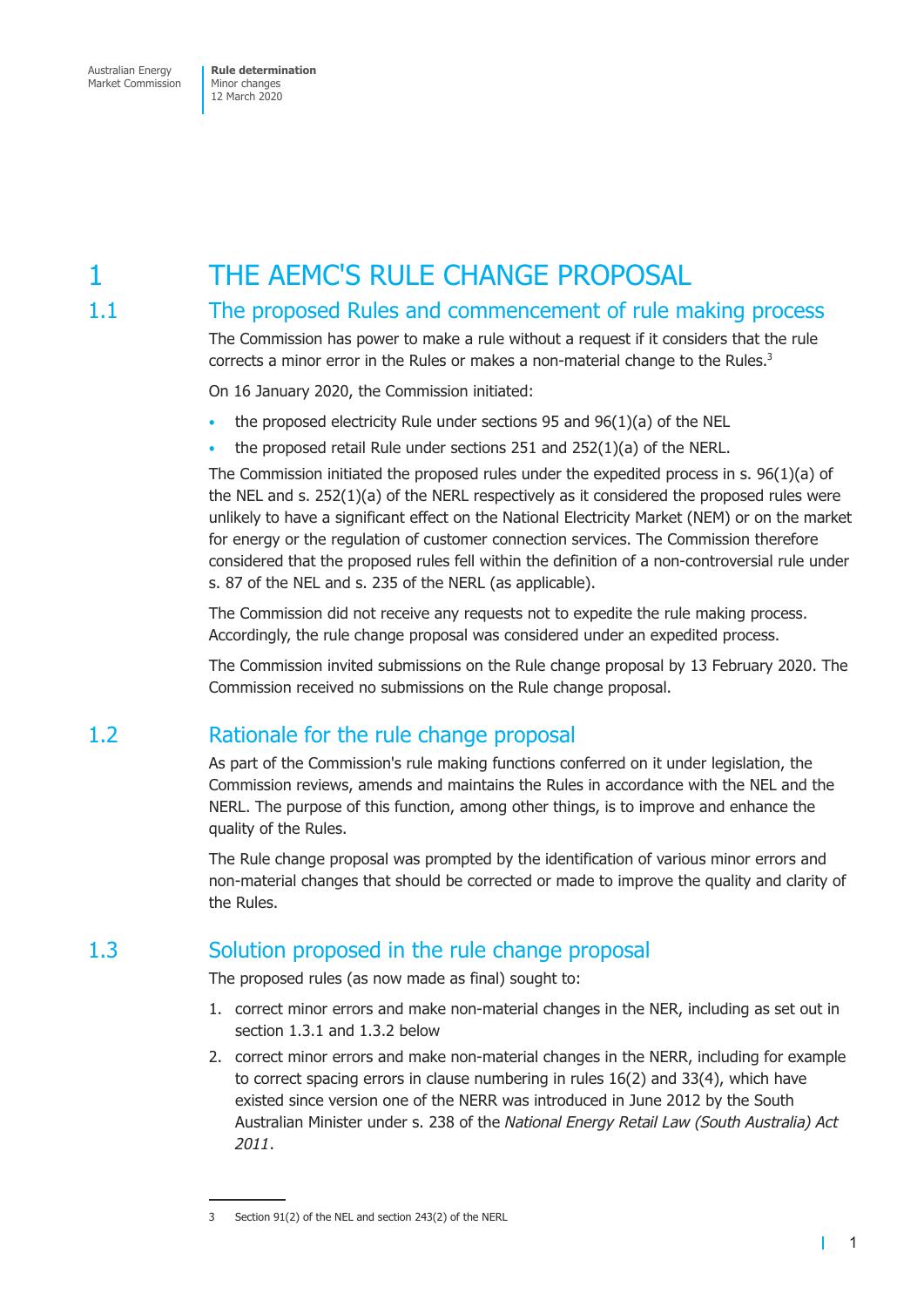#### **1.3.1 Network Service Providers' obligations to provide DER generation information to AEMO**

In September 2018, the AEMC made the *National Electricity Amendment (Register of distributed energy resources) Rule 2018 No. 9*<sup>4</sup> (the DER final rule), which established a process by which the Australian Energy Market Operator (AEMO), Network Service Providers (NSPs) and other interested parties can obtain static data (including DER generation information) on distributed energy resources across the national electricity market (NEM).

The DER final rule inadvertently did not include:

- a new clause  $5.3A.5(c)(1a)$ , which was intended to provide that enquiry forms to connect to the NEM under clause 5.3A.5(b) must require connection applicants to provide the DER generation information that NSPs require
- cross-references in clause  $3.7E(d)$  to clauses  $5.3A.5(c)(1a)$  and  $5A.B.4$ , which were intended to require NSPs to provide any DER generation information collected under these clauses to AEMO.

The electricity Rule addresses these drafting errors by inserting clause  $5.3A.5(c)(1a)$  and inserting cross-references to clauses 5.3A.5(c)(1a) and 5A.B.4 in rule 3.7E(d).

These amendments give effect to the Commission's policy intent<sup>5</sup> when making the DER final rule, which was to require NSPs to request from their customers DER generation information and provide this information to AEMO. The amendments are consistent with clauses 5.3.3(c)(4a), 5A.B.2, 5A.C.3 and 5A.B.4 under the DER final rule.

#### **1.3.2 Unaccounted for energy adjustment**

In August 2019, the AEMC made the National Electricity Amendment (Five minute settlement and global settlement implementation amendments) Rule 2019 No.  $7<sup>6</sup>$  ("five minute and global settlement rule"), which amended the provisions of the NER, as amended under the Five minute settlement rule<sup>7</sup> and the Global settlement and market reconciliation rule.

The electricity Rule amends clause 3.15.5(b) of the NER, as amended by the Global settlement and market reconciliation rule, to clarify that unaccounted for energy (UFE) will not be allocated by AEMO to distribution-connected generators, but will be allocated to all retailers in a local area, in respect of their market loads, based on their accounted for energy.

This amendment, which was intended to be included in the five minute and global settlement rule, is consistent with the Commission's policy intent<sup>8</sup> for the five minute and global

т

<sup>4</sup> *AEMC, National Electricity Amendment (Register of distributed energy resources) Rule 2018 No. 9, available at: https://www.aemc.gov.au/rule-changes/register-of-distributed-energy-resources.*

<sup>5</sup> AEMC, Register of distributed energy resources Rule Determination dated 13 September 2018, page 7, available at: https://www.aemc.gov.au/rule-changes/register-of-distributed-energy-resources.

<sup>6</sup> AEMC, National Electricity Amendment (Five minute settlement and global settlement implementation amendments) Rule 2019 No. 7, available at: https://www.aemc.gov.au/rule-changes/five-minute-settlement-and-global-settlementimplementationamendments.

<sup>7</sup> AEMC, National Electricity Amendment (Five minute settlement) Rule 2017 No. 15, available at: https://www.aemc.gov.au/rulechanges/five-minute-settlement.

<sup>8</sup> AEMC, Five minute settlement and global settlement implementation amendments Rule Determination dated 8 August 2019, page 6, available at: https://www.aemc.gov.au/rule-changes/five-minute-settlement-and-global-settlementimplementationamendments.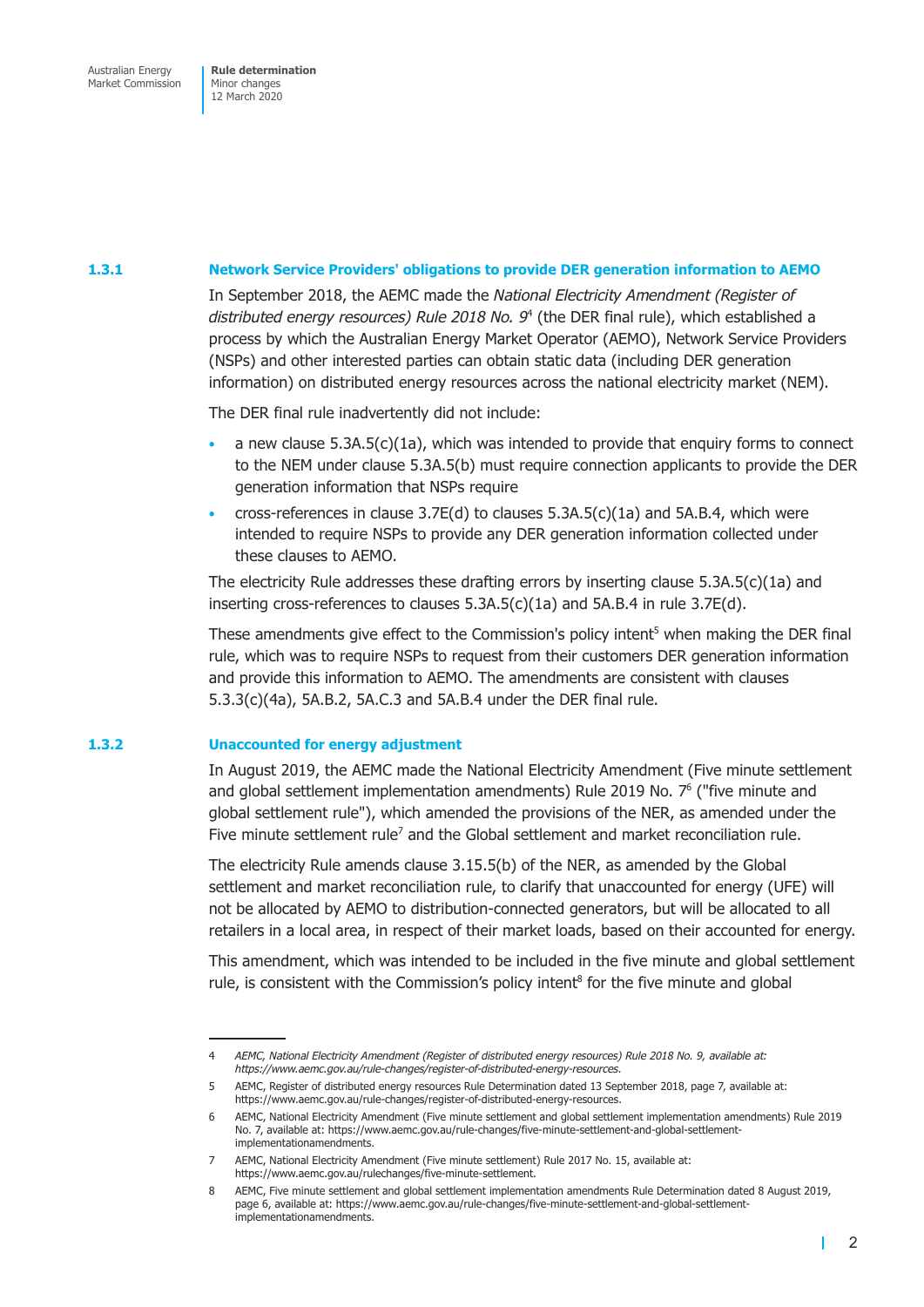<span id="page-6-0"></span>settlement rule, which was not to allocate UFE to distribution-connected generators when they consume energy.

#### 1.4 Final rule determination - summary

The Commission has determined:

- under sections 102 and 103 of the NEL, to make the *National Electricity Amendment (Minor Changes) Rule 2020 No. 3*
- under sections 259 and 261 of the NERL, to make the *National Energy Retail Amendment (Minor Changes) Rule 2020 No. 2*.

The final rules correct minor errors and make non-material changes in the NER and NERR.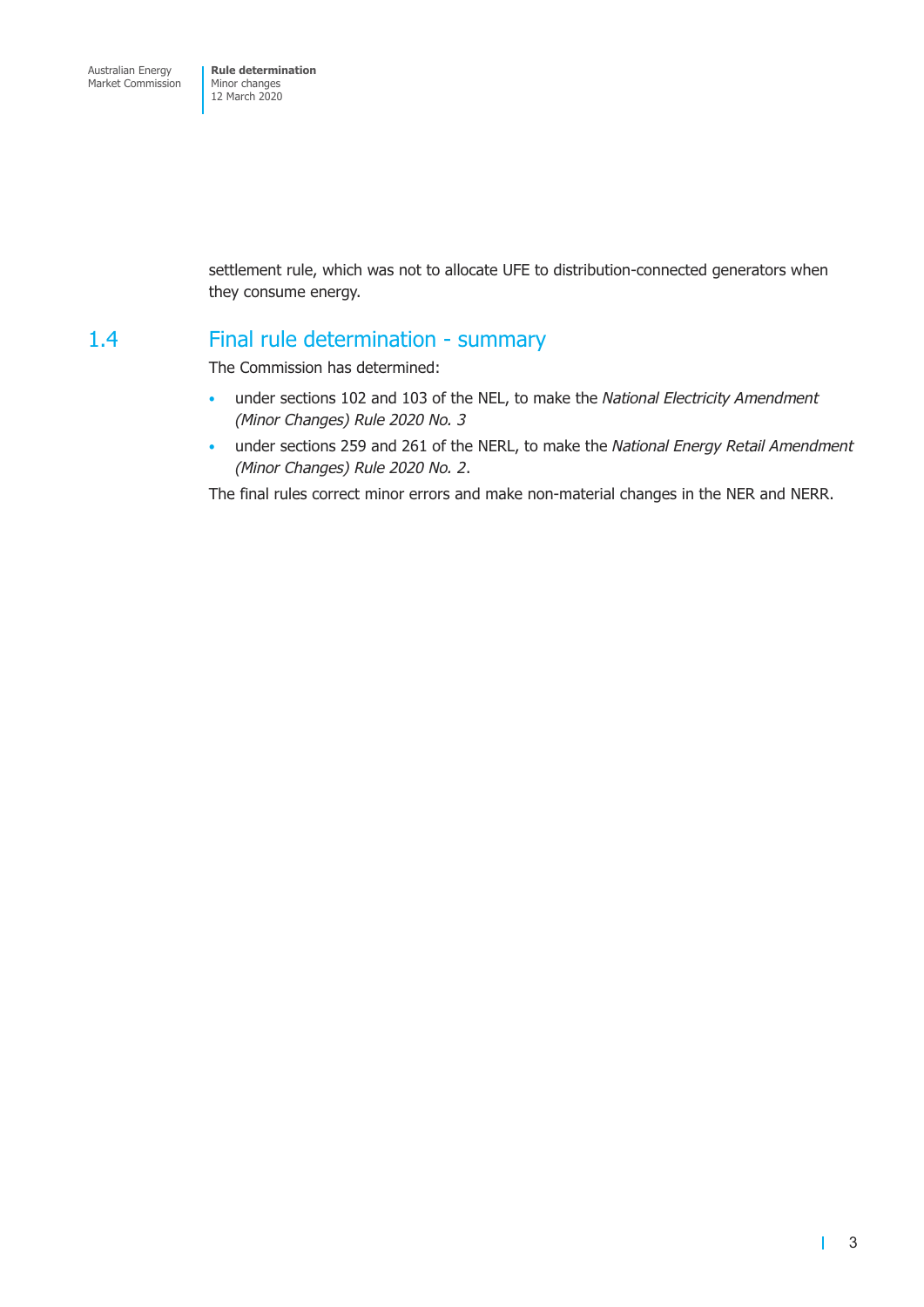## <span id="page-7-0"></span>2 FINAL RULE DETERMINATION - ELECTRICITY

### 2.1 The Commission's final rule determination

In accordance with sections 102 and 103 of the NEL the Commission has made this final rule determination and the final rule in relation to the electricity Rule proposed by the Commission. The *National Electricity Amendment (Minor Changes) Rule 2020 No. 3* ("final electricity Rule") is published with this final rule determination. The final electricity Rule does not differ from the rule originally proposed by the Commission.

A summary of the Commission's reasons for making this final rule determination are set out in section 2.3.

In relation to the final electricity Rule's application in the Northern Territory, the Commission has determined not to make a differential rule. See section 2.2 for the definition of a differential rule and the Commission's ability to make a differential rule.

This chapter outlines:

- the rule making test for changes to the NER
- the Commission's consideration of the final electricity Rule against the NEO
- the Commission's consideration in deciding whether to make a uniform or differential rule in accordance with the Northern Territory legislation adopting the NEL<sup>9</sup>
- a summary of the Commission's reasons in deciding to make the final electricity Rule.

Further information on the legal requirements for making this final rule determination is set out in Appendix A.

#### 2.2 Rule making test

#### **2.2.1 Achieving the NEO**

Under the NEL the Commission may only make a rule if it is satisfied that the rule will, or is likely to, contribute to the achievement of the NEO. $10$  This is the decision making framework that the Commission must apply.

The NEO is: $11$ 

to promote efficient investment in, and efficient operation and use of, electricity services for the long term interests of consumers of electricity with respect to:

- (a) price, quality, safety, reliability and security of supply of electricity; and
- (b) the reliability, safety and security of the national electricity system.

Under the Northern Territory legislation adopting the NEL, the Commission must regard the reference in the NEO to the "national electricity system" as a reference to whichever of the

 $\mathbf{I}$ 

<sup>9</sup> National Electricity (Northern Territory) (National Uniform Legislation) Act 2015.

<sup>10</sup> Section 88 of the NEL.

<sup>11</sup> Section 7 of the NEL.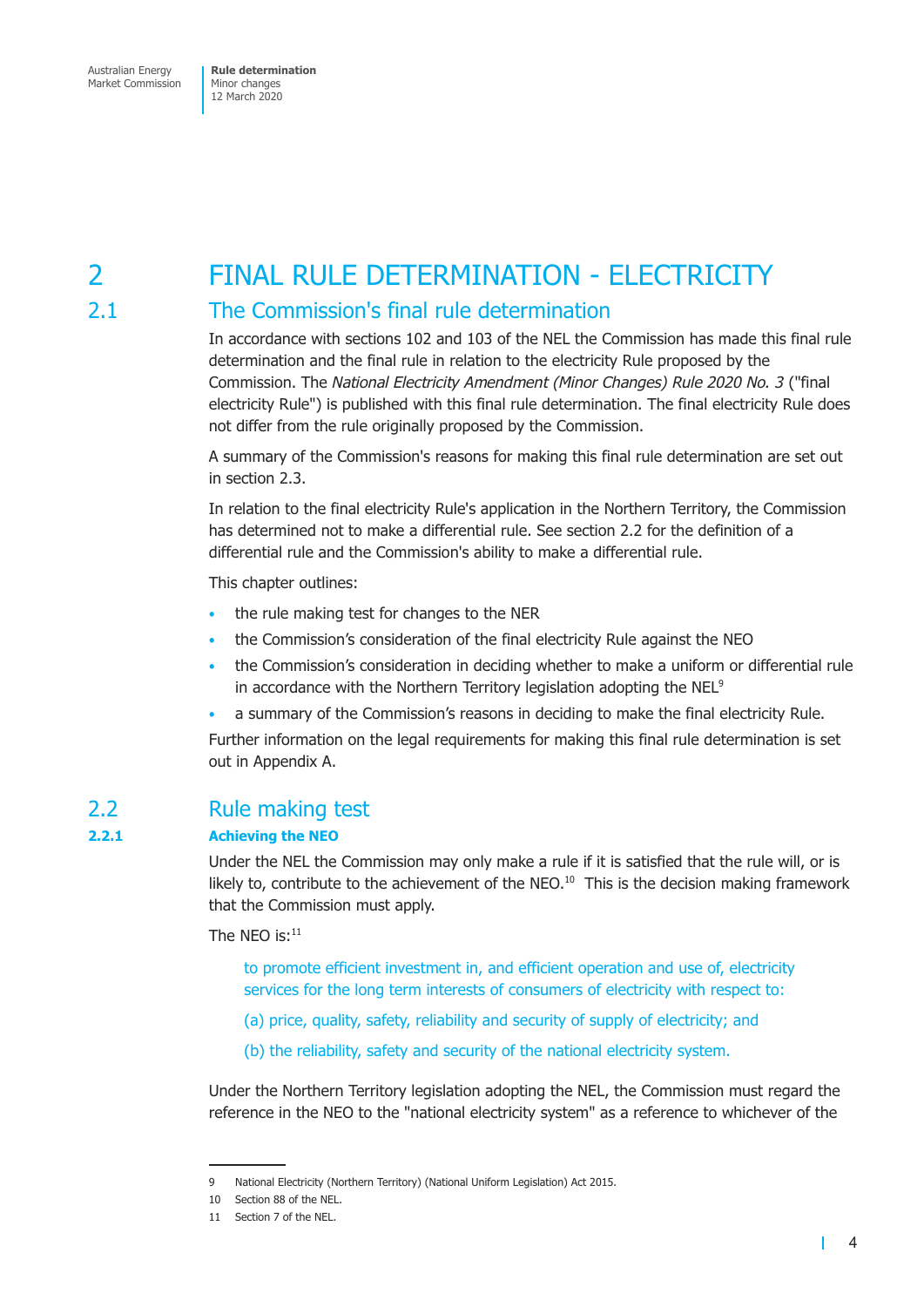<span id="page-8-0"></span>following the Commission considers appropriate in the circumstances having regard to the nature, scope or operation of the rule:<sup>12</sup>

- (a) the national electricity system
- (b) one or more, or all, of the local electricity systems $13$
- (c) all of the electricity systems referred to above.

For the purposes of the final electricity Rule, the Commission regards the reference to the"national electricity system" in the NEO to be a reference to item (c) above.

#### 2.3 Summary of reasons

The Commission considers that the final electricity Rule will improve the quality of the NER in terms of accuracy and consistency and is likely to contribute to the achievement of the NEO.

As with previous similar rule changes initiated by the Commission, these minor corrections and non-material changes make the NER clearer to stakeholders. This is important as the NER informs stakeholders of their rights and obligations for participating in the NEM.

Under s. 91(8) of the NEL, the Commission may only make a rule that has effect with respect to an adoptive jurisdiction if satisfied that the rule is compatible with the proper performance of AEMO's declared network functions. At present Victoria is the only relevant "adoptive jurisdiction". The Commission is satisfied that the final electricity Rule is compatible with AEMO's declared network functions because it makes only minor and non-material changes to the NER and does not change AEMO's functions in any material respect.

#### **Northern Territory rule making requirements**

The NER, as amended from time to time, applies in the Northern Territory, subject to derogations set out in regulations made under the Northern Territory legislation adopting the NEL.<sup>14</sup> Under those regulations, only certain parts of the NER have been adopted in the Northern Territory.15

As the final electricity Rule, in part, relates to the parts of the NER that apply in the Northern Territory, the Commission is required to assess whether to make a uniform or differential rule (defined below) under Northern Territory legislation.

Under the NT Act, the Commission may make a differential rule if, having regard to any relevant MCE statement of policy principles, a different rule will, or is likely to, better contribute to the achievement of the NEO than a uniform rule.16 A differential rule is a rule that:

т

<sup>12</sup> Section 14A of Schedule 1 to the National Electricity (Northern Territory) (National Uniform Legislation) Act 2015 (referred to here as the NT Act), inserting section 88(2a) into the NEL as it applies in the Northern Territory.

<sup>13</sup> These are specified Northern Territory systems, defined in schedule 2 of the NT Act.

<sup>14</sup> The regulations under the NT Act are the National Electricity (Northern Territory) (National Uniform Legislation) (Modifications) Regulations

<sup>15</sup> For the version of the NER that applies in the Northern Territory, refer to: www.aemc.gov.au/regulation/energyrules/northernterritory-electricity-market-rules/current.

<sup>16</sup> Section 14B of Schedule 1 to the NT Act, inserting section 88AA into the NEL as it applies in the Northern Territory.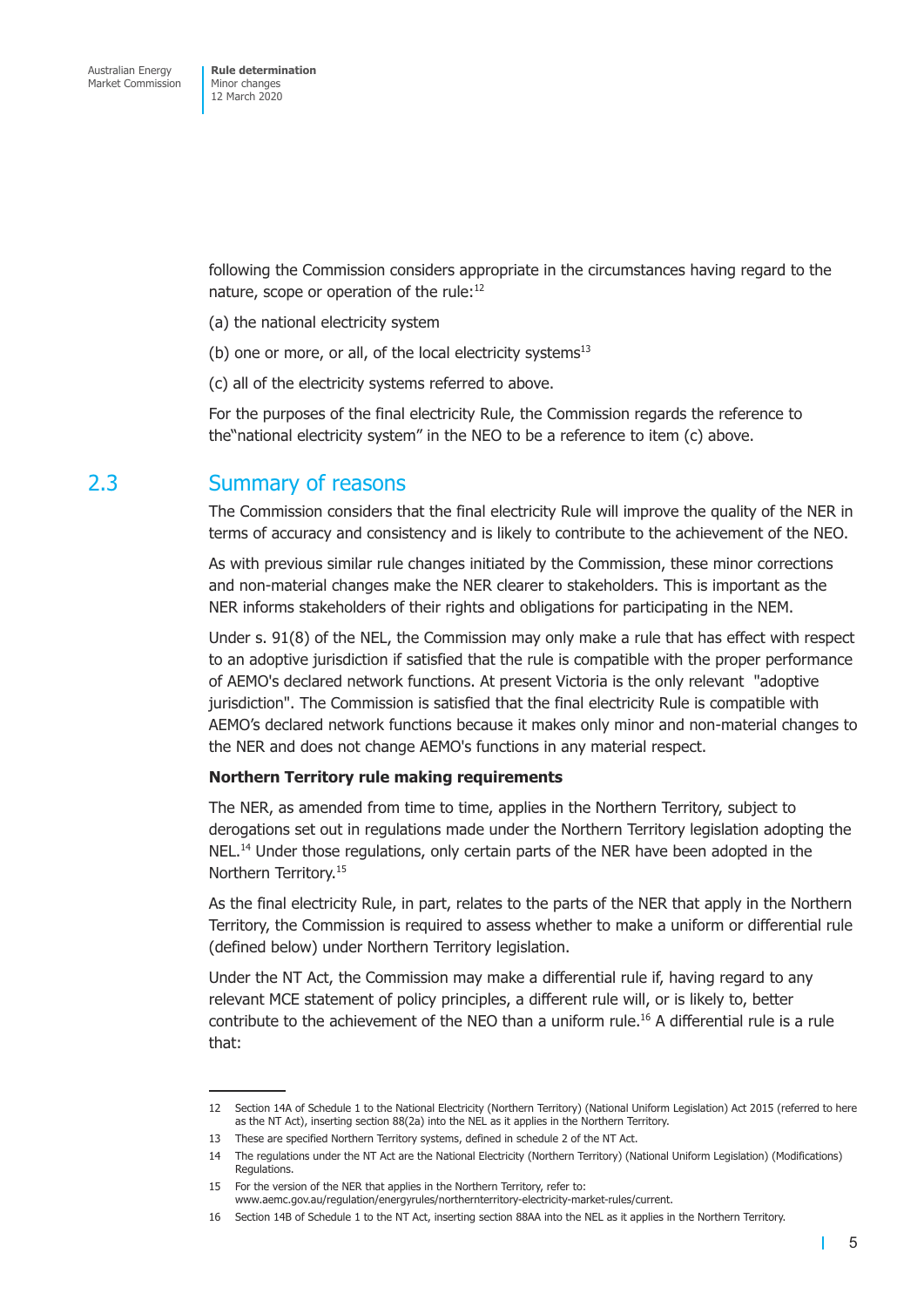- varies in its term as between:
	- the national electricity system, and
	- one or more, or all, of the local electricity systems, or
- does not have effect with respect to one or more of those systems

but is not a jurisdictional derogation, participant derogation or rule that has effect with respect to an adoptive jurisdiction for the purpose of s. 91(8) of the NEL.

A uniform rule is a rule that does not vary in its terms between the national electricity system and the local electricity systems, and has effect with respect to all of those systems.<sup>17</sup>

The Commission has made a uniform rule.

T.

<sup>17</sup> Section 14 of Schedule 1 to the NT Act, inserting the definitions of "differential Rule" and "uniform Rule" into section 87 of the NEL as it applies in the Northern Territory.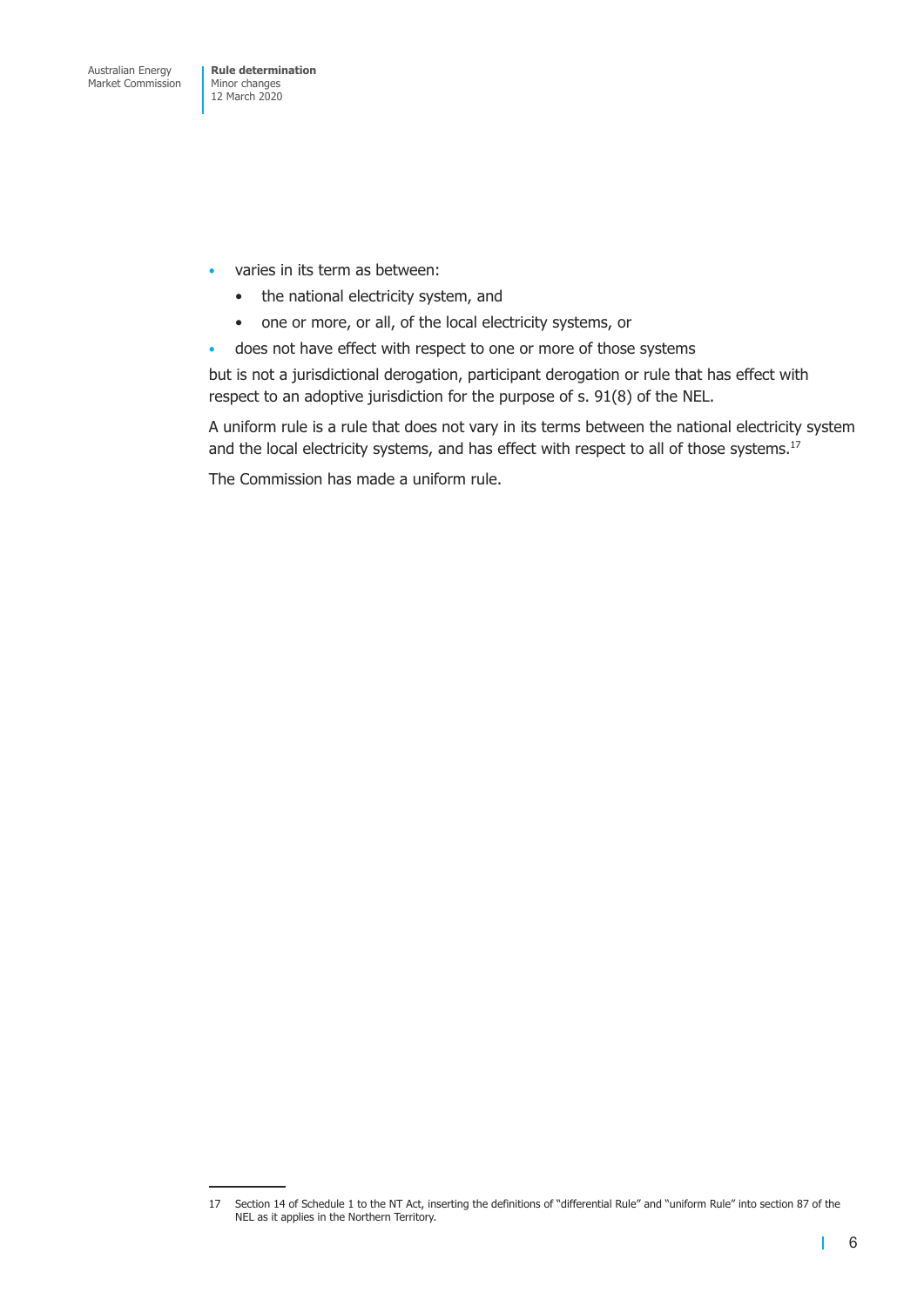## <span id="page-10-0"></span>3 FINAL RULE DETERMINATION - RETAIL

### 3.1 The Commission's final rule determination

In accordance with s. 259 of the NERL the Commission makes this final rule determination and the final rule in relation to the retail Rule proposed by the Commission. The *National Energy Retail Amendment (Minor Changes) Rule 2020 No. 2* ("final retail Rule") is published with this final rule determination. The final retail Rule does not differ from the rule originally proposed by the Commission.

A summary of the Commission's reasons for making this final rule determination are set out in section 3.3.

This chapter outlines:

- the rule making test for changes to the NERR
- the Commission's consideration of the final retail Rule against the NERO
- a summary of the Commission's reasons in deciding to make the final retail Rule.

Further information on the legal requirements for making this final rule determination is set out in Appendix A.

#### 3.2 Rule making test

#### **3.2.1 Achieving the NERO**

The Commission may only make a rule if it is satisfied that the rule will, or is likely to, contribute to the achievement of the NERO.<sup>18</sup> This is the decision making framework that the Commission must apply.

The NFRO is:19

to promote efficient investment in, and efficient operation and use of, energy services for the long term interests of consumers of energy with respect to price, quality, safety, reliability and security of supply of energy.

The Commission must also, where relevant, satisfy itself that the rule is "compatible with the development and application of consumer protections for small customers, including (but not limited to) protections relating to hardship customers" (the "consumer protections test").<sup>20</sup>

Where the consumer protections test is relevant in the making of a rule, the Commission must be satisfied that both the NERO test and the consumer protections test have been met.<sup>21</sup> If the Commission is satisfied that one test, but not the other, has been met, the rule cannot be made.

г

<sup>18</sup> Section 236(1) of the NERL.

<sup>19</sup> Section 13 of the NERL.

<sup>20</sup> Section 236(2)(b) of the NERL.

<sup>21</sup> That is, the legal tests set out in s. 236(1) and (2)(b) of the NERL.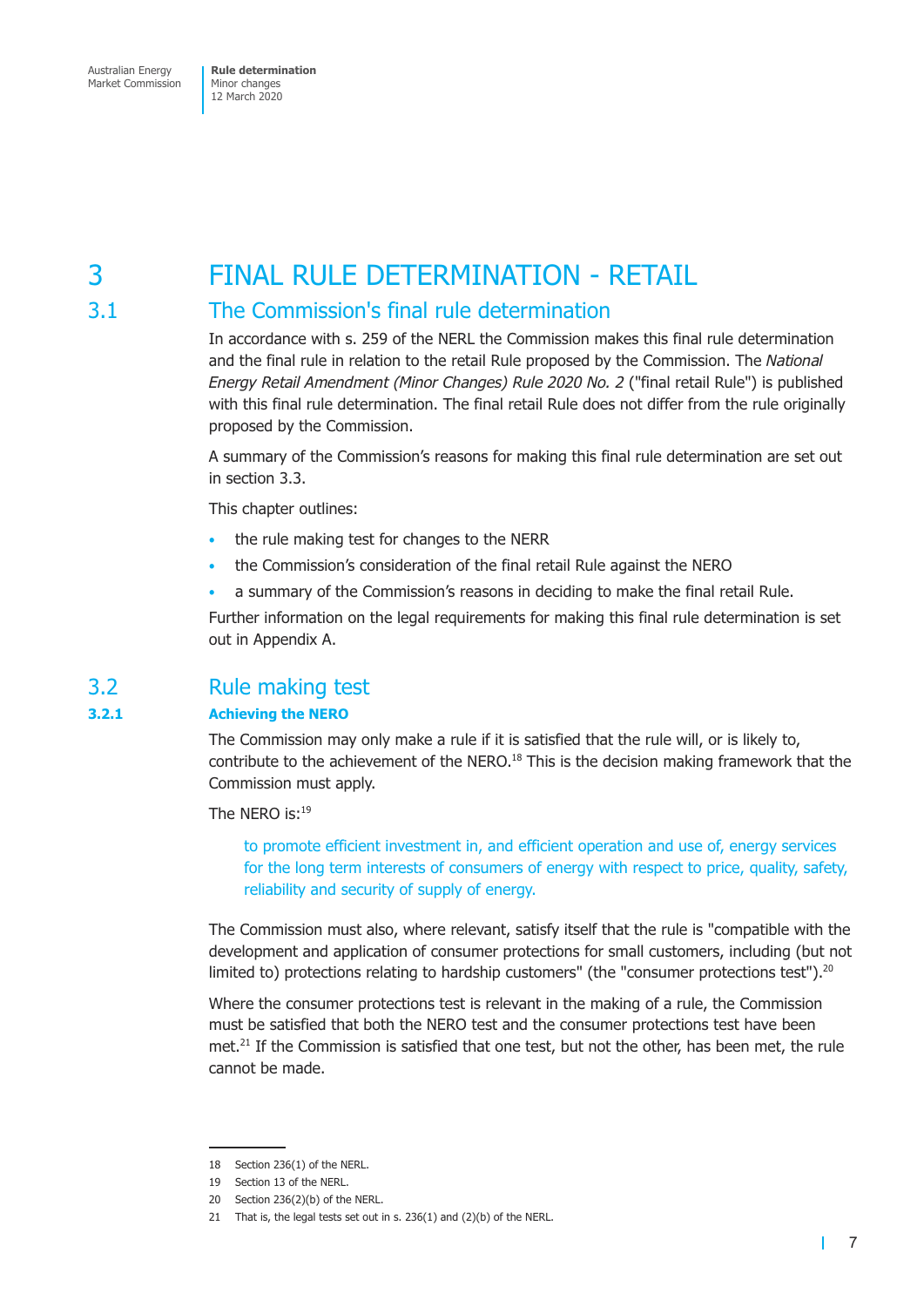<span id="page-11-0"></span>There may be some overlap in the application of the two tests. For example, a rule that provides a new protection for small customers may also, but will not necessarily, promote the NERO.

#### 3.3 Summary of reasons

The Commission considers that the final retail Rule will improve the quality of the NERR in terms of accuracy and consistency and is likely to contribute to the achievement of the NERO and satisfy the consumer protections test.

As with previous similar rule changes initiated by the Commission, these minor corrections and non-material changes make the NERR clearer to stakeholders. This is important as the NERR informs stakeholders of their rights and obligations for participating in the retail energy markets.

Т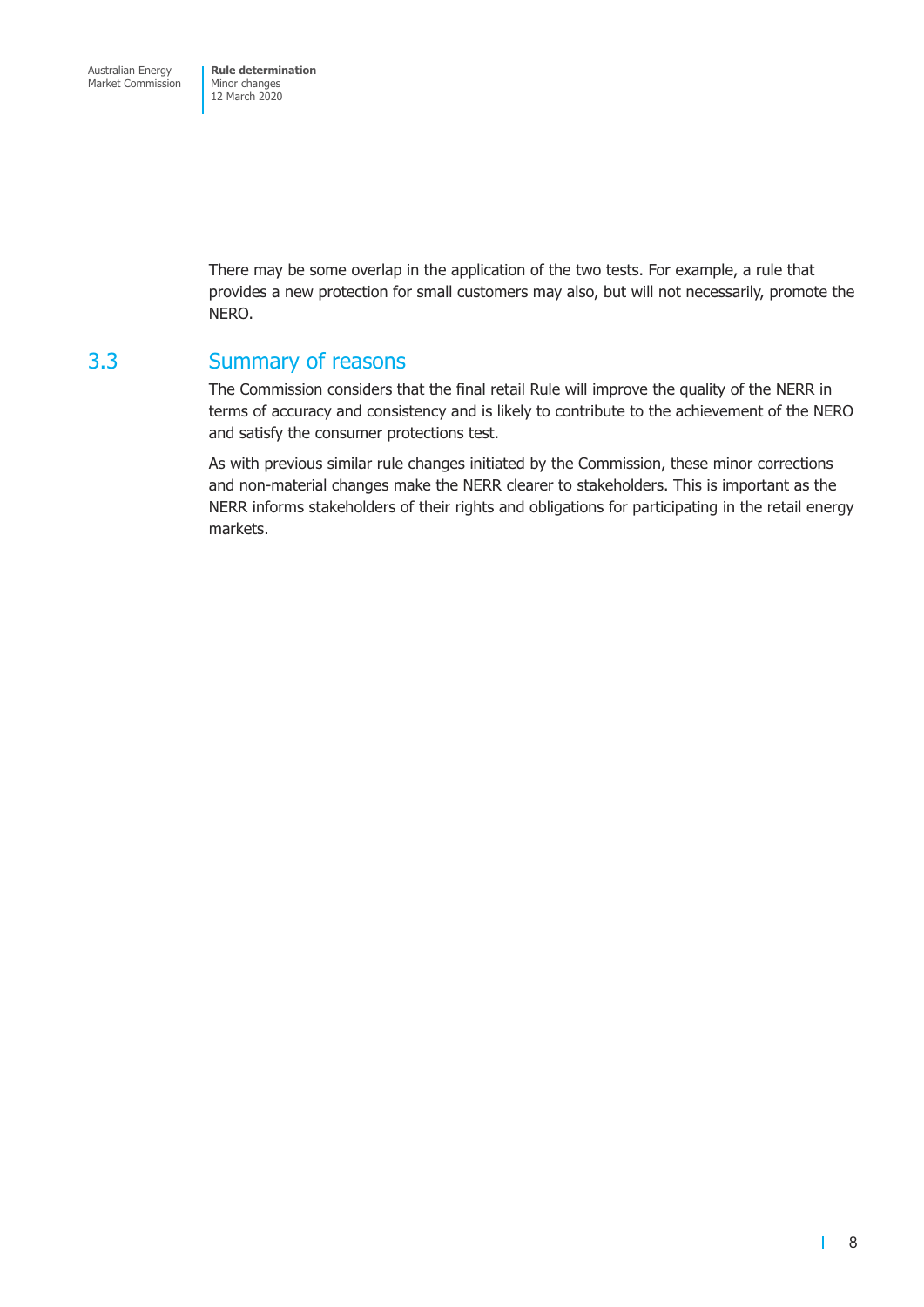## <span id="page-12-0"></span>ABBREVIATIONS

| AEMC        | Australian Energy Market Commission |
|-------------|-------------------------------------|
| AEMO        | Australian Energy Market Operator   |
| AER         | Australian Energy Regulator         |
| Commission  | See AEMC                            |
| <b>MCE</b>  | Ministerial Council on Energy       |
| <b>NEL</b>  | National Electricity Law            |
| <b>NEM</b>  | National Energy Market              |
| <b>NEO</b>  | National electricity objective      |
| <b>NERL</b> | National Energy Retail Law          |
| <b>NERO</b> | National energy retail objective    |
|             |                                     |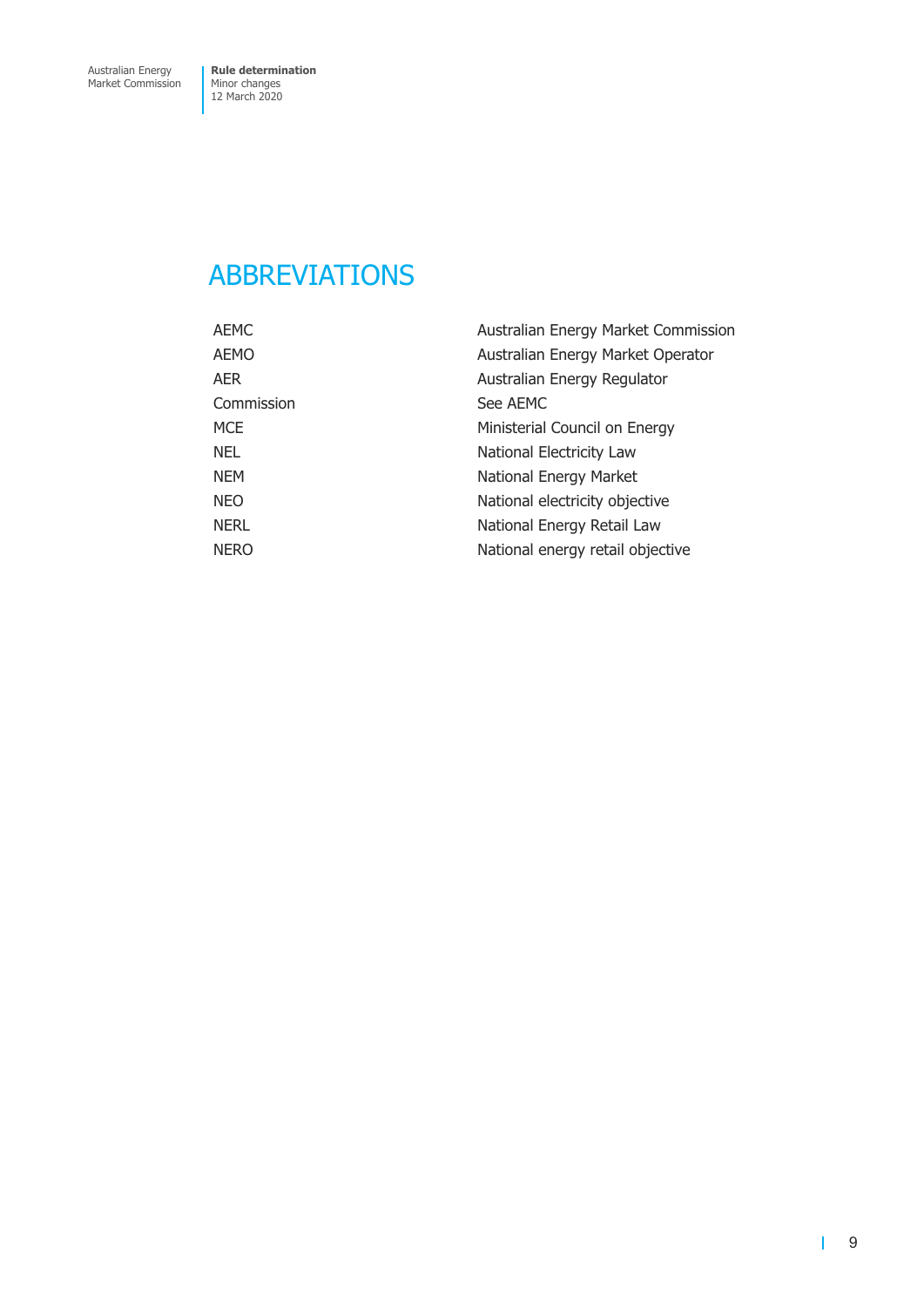## <span id="page-13-0"></span>A LEGAL REQUIREMENTS UNDER THE NEL AND NERL

This appendix sets out the relevant legal requirements under the NEL and NERL for the AEMC to make this final rule determination.

#### A.1 Final rule determination

In accordance with sections 102 and 103 of the NEL and sections 259 and 261 of the NERL the Commission has made this final rule determination in relation to the final rules.

A summary of the Commission's reasons for making this final rule determination are set out in sections 2.3 and 3.3.

A copy of the final rules are attached to and published with this final rule determination. Their key features are described in section 1.3.

#### A.2 Power to make the rule

The Commission is satisfied that the final rules fall within the subject matter about which the Commission may make rules.

The electricity Rule falls within the matters set out in s. 34 of the NEL, as under s. 34(1)(b) of the NEL the Commission may make Rules for or with respect to any matter or thing contemplated by the NEL, or which are necessary or expedient for the purposes of the NEL. The Commission considers the electricity Rule is necessary and expedient for the purposes of the NEL.

Further, the retail Rule falls within the matters set out in s. 237 of the NERL, as under s. 237(1)(b) of the NERL the Commission may make Rules for or with respect to any matter or thing contemplated by the NERL, or which are necessary or expedient for the purposes of the NERL. The Commission considers the retail Rule is necessary and expedient for the purposes of the NERL.

#### A.3 Commission's considerations

In assessing the rule change proposal the Commission considered:

- its powers under the NEL and NERL to make the final rules
- the Rule Proposal
- the Commission's analysis as to the ways in which the final rules will or are likely to, contribute to the NEO and the NERO
- the extent to which the retail rule is compatible with the development and application of consumer protections.